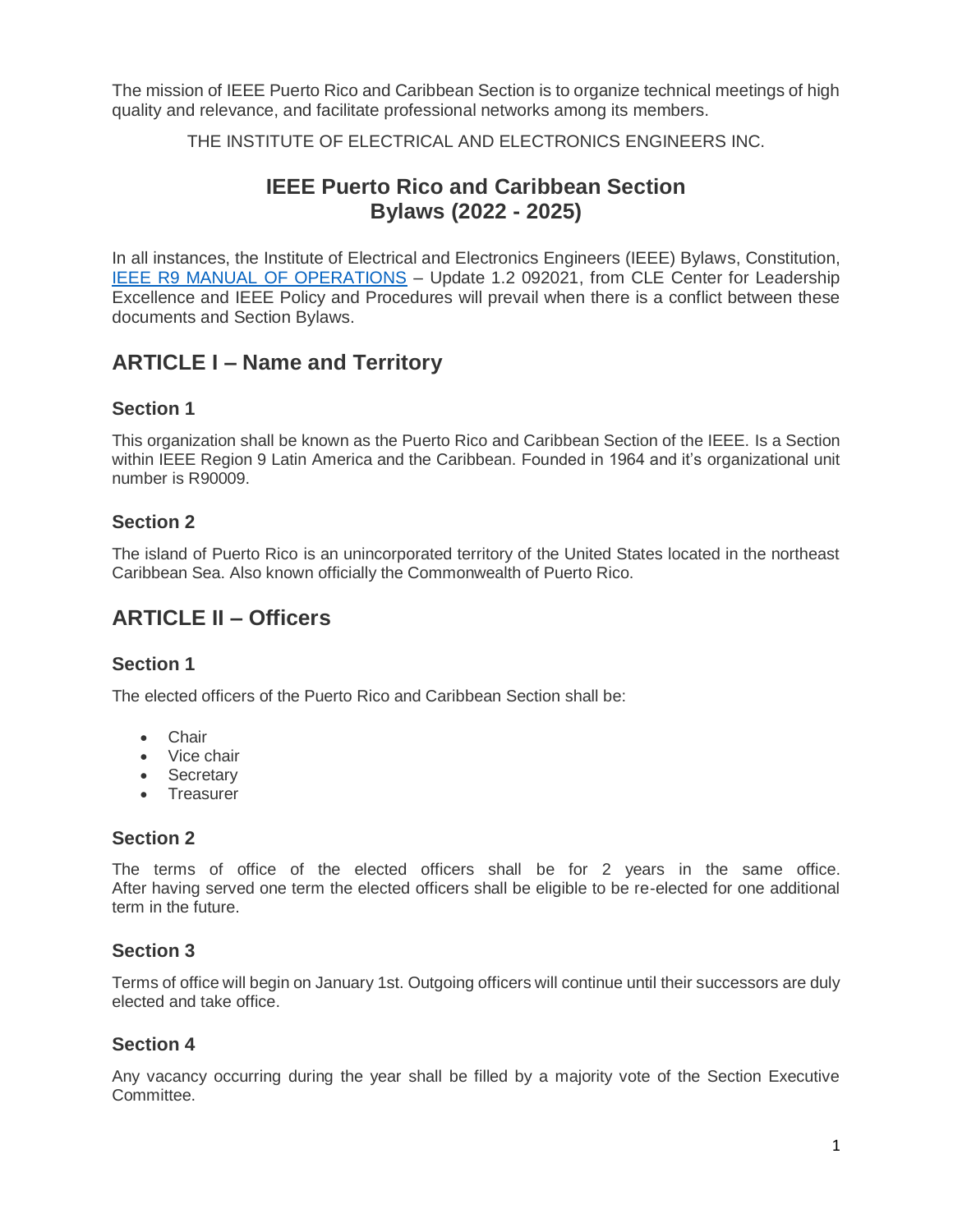# **Section 5**

The duties of the elected officers will be available from the [Region 9 Operations Manual,](https://r9.ieee.org/wp-content/uploads/2021/10/IEEE-R9-MANUAL-OF-OPERATIONS-Update-1.2-092021.pdf) CLE Center for Leadership Excellence and IEEE Bylaws.

# **ARTICLE III – Standing Committees**

### **Section 1**

The Standing Committees of the Puerto Rico and Caribbean will be as follows:

| <b>Student Activities</b> | Membership Development     |
|---------------------------|----------------------------|
| Young Professionals       | Life Member                |
| <b>IEEE Sight</b>         | Woman in Engineering (WIE) |

#### **Section 2**

The Chair of the Standing Committees will be appointed by the Section Chair with the approval of the Section Executive Committee, and their terms will expire each year on 31 December.

#### **Section 3**

Each Committee Chair will appoint his/her Committee members, with the approval of the Section Executive Committee, and their terms will expire each year on 31 December.

#### **Section 4**

(The duties of the Standing Committees will be available from the Region 9 Operations Manual, CLE Center for Leadership Excellence, and IEEE Bylaws.)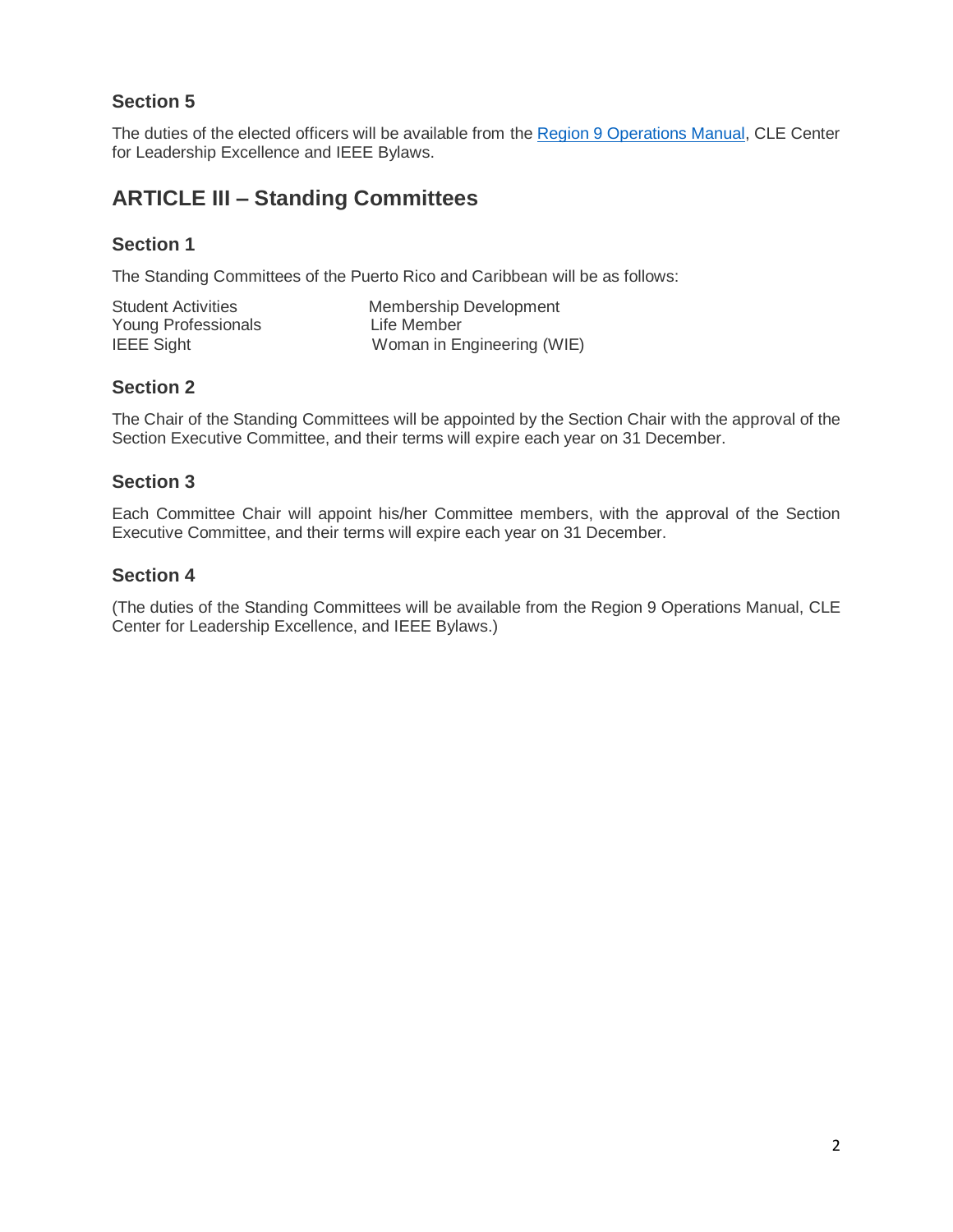# **ARTICLE IV – Management**

#### **Section 1**

The management of the Section shall be by the Section Executive Committee (ExCom) which shall consist of the elected officers, the Past Section Chair and the Chapter Chairs.

#### **Section 2**

A majority of the Section Executive Committee shall constitute a quorum. The Standing Committee Chairs and other appointed delegates to the Executive Committee are not Voting Members of the Executive Committee.

#### **Section 3**

A majority of the Section Executive Committee present shall be necessary in the conduct of its business.

#### **Section 4**

Meetings of the Section Executive Committee at least six times a year and will be called by the Section Chair or by a request of any three members of the Section Executive Committee.

#### **Section 5**

The fiscal year of the Section shall be from January 1 – December 31.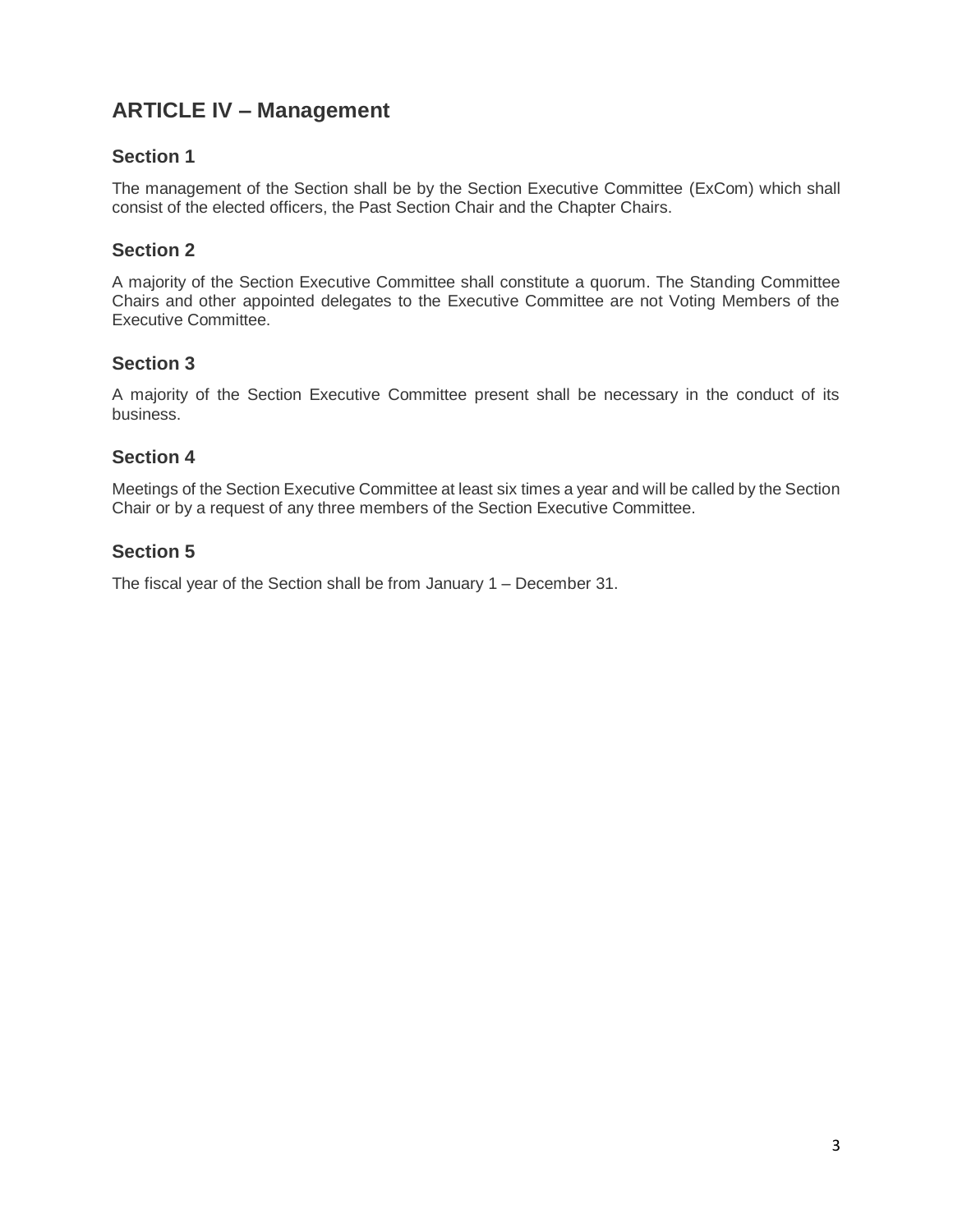# **ARTICLE V – Nomination and Election of Officers**

#### **Section 1**

A Nominating Committee consisting of 3 members, not then officers of the Section, shall be appointed by the Section Chair with the approval of the Section Executive Committee.

### **Section 2**

The nominations of the Nominating Committee will be announced to the Section membership and, following this, a minimum of 28 days allowed for additional nominations by petition. To be valid, the petition must be signed by 10 or more voting members or 2% of the Section membership, whichever is fewer.

#### **Section 3**

If only one nomination is made for each office, the election will be made at the Annual Meeting. If additional nominations are made, election will be by ballot, mailed to the membership with the vote counted by a Tellers Committee appointed by the Section Chair.

#### **Section 4**

The timetable for this procedure is in each even year as follows:

Appointment of Nominating Committee: 10 May Announcement of Nominations: 10 September Close nominations by petition: 15 October Hold election: November/December If required, a ballot shall be mailed prior to: 1 November

## **Section 5**

A plurality of the votes cast shall be necessary for election.